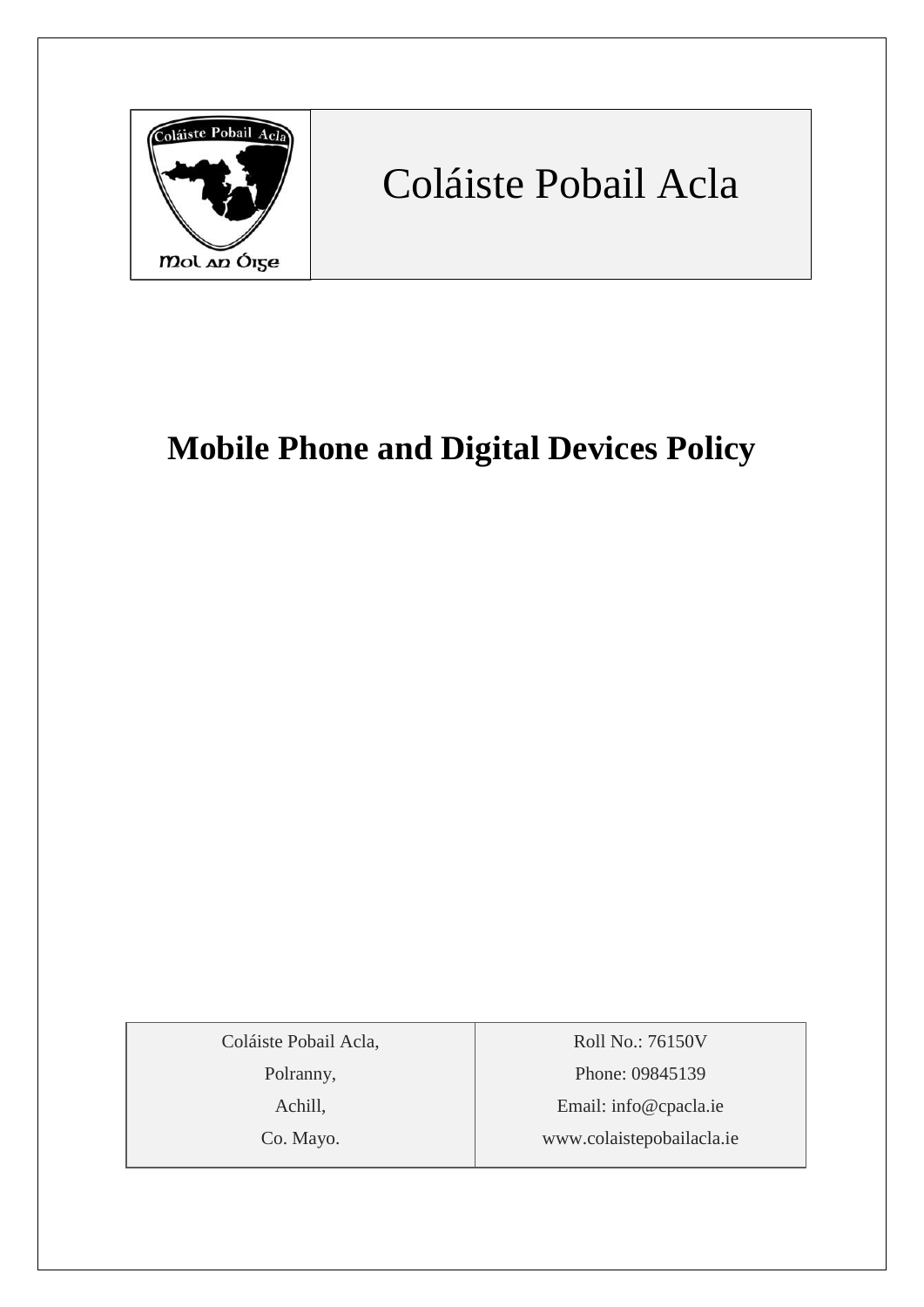# **Contents**

### **1. Background**

**1.1.** Rationale

**1.2.** Link with the School's Mission Statement

## **2. Procedures**

- **2.1.** On School Grounds
- **2.2.** In Class
- **2.3.** Out of School Activities
- **2.4.** Student Contact with Home
- **2.5.** Breaches of the Mobile Phone & Digital Device Policy

# **3. Responsibility**

- **4. Evaluation**
- **5. Related Linked School Policies**
- **6. Declaration**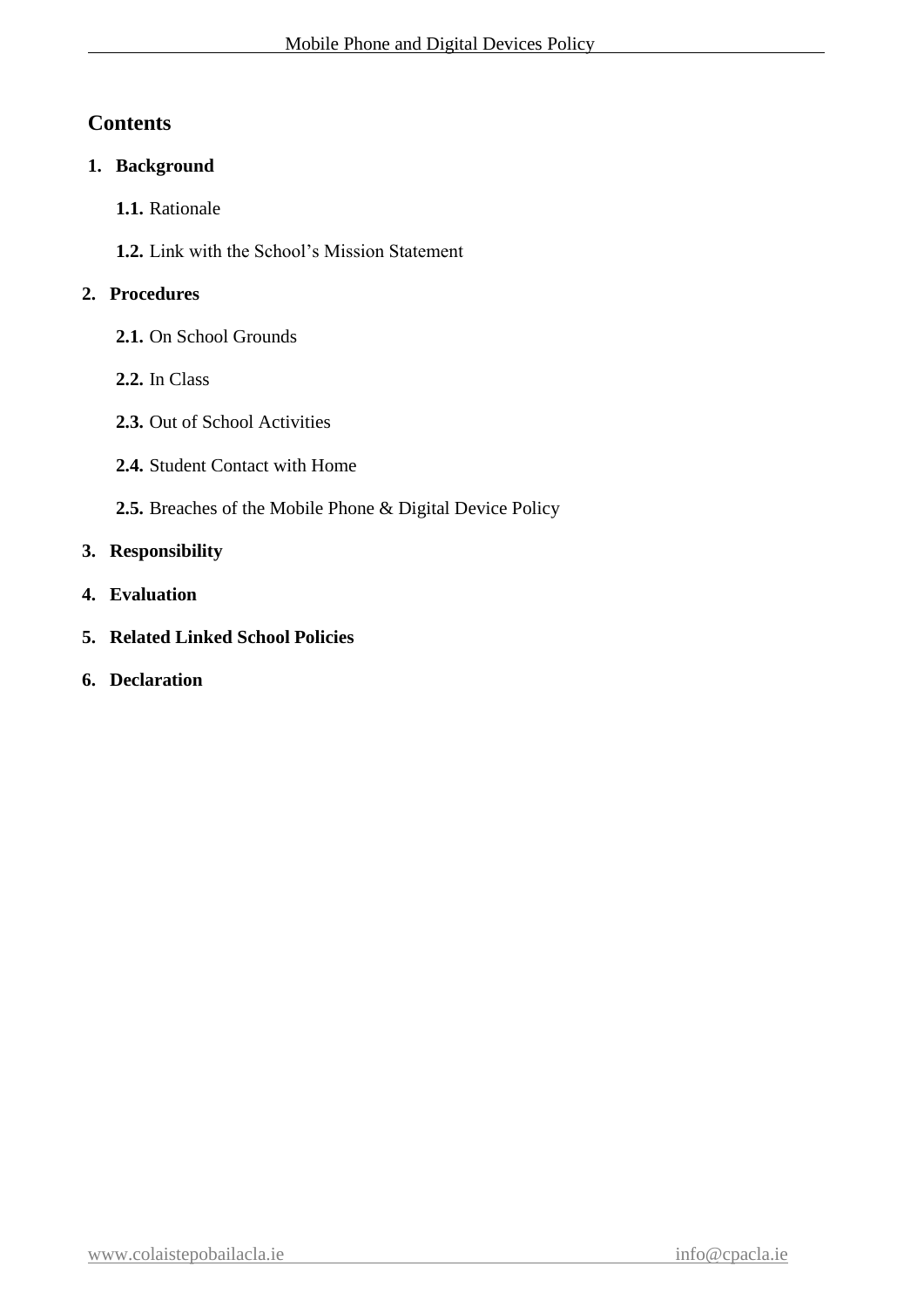# **1. Background**

This policy was drawn up in response to technological advances, which have seen a significant increase in mobile phone usage and other digital devices amongst the school population in recent years.

#### **1.1. Rationale**

The use of mobile phones and digital devices, particularly with the advent of increasingly sophisticated technology, may present some challenges in our school and needs to be carefully managed by school procedures in order to create and maintain a safe school environment.

- Mobile phones and other digital devices can be intrusive and distracting in a school environment. This policy refers to both mobile phones and all other digital devices that can be used as recording and/or communication devices.
- The possibility of theft and the resultant loss of time in dealing with the matter is an unacceptable deployment of school resources.
- The use of such equipment poses a threat to our ability to ensure our students are cared for in a safe and protected environment.
- Such equipment may be used to harass or bully other members of the school community.
- Such equipment may be used to take or transmit inappropriate/unlawful images.
- Phones and other digital devices may be used to access inappropriate material.

We at Coláiste Pobail Acla are aware that some parents/guardians may feel the need for their children to carry mobile phones or digital devices for personal safety and protection while travelling to and from school.

In this regard, mobile phones and other digital devices are not banned by the school. However, *their use in the school building, on the school grounds or while on school activities is banned.*

There may be occasions where class teachers deem the use of mobile phones and other digital devices useful tools for academic work. In such instances, with the approval of the principal and advance notice given, phones may be permitted to be used in class under the close supervision of teachers.

#### **1.2. Link with the School's Mission Statement**

Coláiste Pobail Acla aims to maintain a supportive school environment that is safe and secure for all school community members as set out in the school Mission Statement.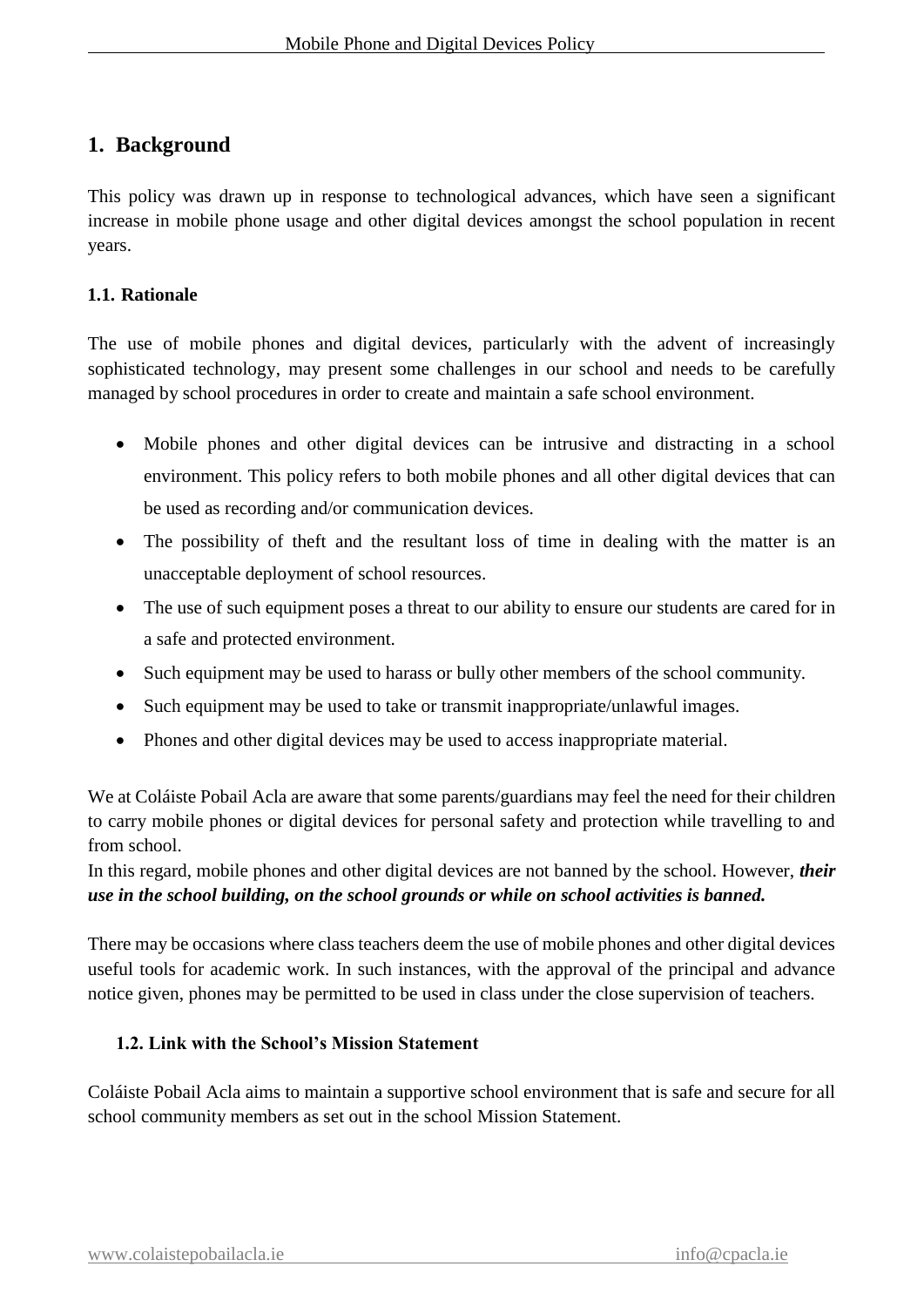# **2. Procedures**

#### **2.1. On School Grounds**

The school recommends that phones and other digital devices are not brought to school unless advance notice is given to students by teachers where these such devices may be beneficial for coursework and enhance learning.

As such, the school will accept no responsibility for replacing mobile phones that are lost, stolen or damaged.

A parent/guardian who feels their child needs a phone while travelling to and from school must adhere to the procedures outlined in this policy. On entering the school grounds, mobile phones must be turned off and put 'out of sight'.

**Students are not allowed to use mobile phones or other digital devices while on the school premises.** This includes the use of such equipment for phoning, messaging, filming, recording audio, taking photographs, instant messaging, playing music, checking the time/date, using alarms. This list is not exhaustive; in short, no usage of such devices is permitted. If they are seen in our school or on our grounds it is deemed to be a breach of the policy.

#### **2.2. In Class**

Students may be asked by their class teacher to bring a device to that class. Student's must follow instructions and abide by school policies and procedures during these classes. These devices must not be used or 'in sight' at any other time, as outlined in this policy.

#### **2.3. Out of School Activities**

Students travelling away from school on an organised school activity **may** be permitted to use their phone is certain circumstances.

On such occasions, where a teacher is permitting phone usage, students and parents/guardians will be made aware of it in advance of travel in writing.

Unless this notification is received, parents/guardians and students must adhere to the usual phone and digital devices policy as outlined in this document.

#### **2.4. Student Contact with Home**

If a student needs to contact home during the day, this contact **must** be made through the school office using the school landline phone. We are happy to absorb the cost of these phone calls.

It is unacceptable for students to contact home using a device that is banned from use on our premises.

Likewise, parents/guardians who need to contact their children during the school day are welcome to do so by ringing the school at 098-45139. It is important that the ban on mobile phone usage is supported by our whole school community including parents/guardians.

#### **2.5. Breaches of the Mobile Phone & Digital Device Policy**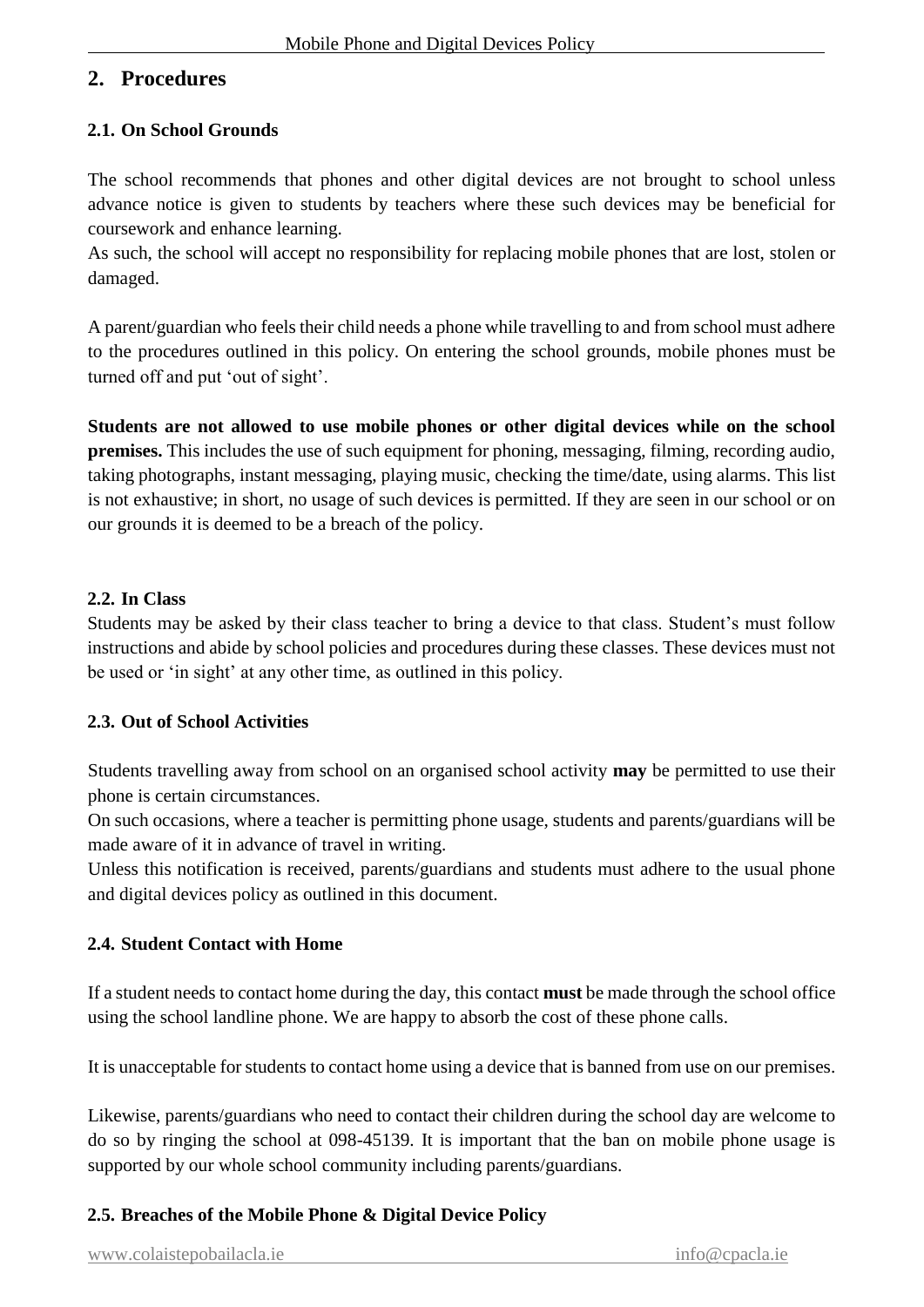Any mobile phone seen in the use of a student on school grounds will be confiscated immediately by a member of staff. Students are not permitted to remove sim cards or interfere with phones beyond turning them off before handing them over.

Confiscated phones will be placed in an envelope, sealed and kept in the office in locked storage overnight. On the first confiscation, parents/guardians may collect the phone at the end of the next school day from the office. The parent/guardian who collects the phone must sign for it. Further breaches will result in sanctions being imposed by school management.

Failure to hand up a mobile phone to a member of staff when requested will result in an escalation of sanctions under our Code of Behaviour including an evening detention and may result in further sanctions at the discretion of school management.

It should be noted that it is a criminal offence to use a mobile phone to menace, harass or offend another person. Students with mobile phones must not engage in personal attacks, harass another person, or post private information about another person via SMS messages/chat rooms/social network sites, taking/sending/uploading photos or phone calls. Circulating objectionable images, videos and other forms of data will also be treated as a serious disciplinary issue. In certain circumstances, the school may consider it appropriate to involve the Gardaí. In such cases, parents/guardians will be informed.

# **3. Responsibility**

It is the responsibility of Students, Staff and Parents/Guardians to adhere to this policy.

# **4. Evaluation**

This policy is monitored on an ongoing basis and amendments added as new technology develops and becomes accessible.

# **5. Related Linked School Policies**

- Code of Behaviour
- ICT and Acceptable Use
- Out of School Activities

# **6. Declaration**